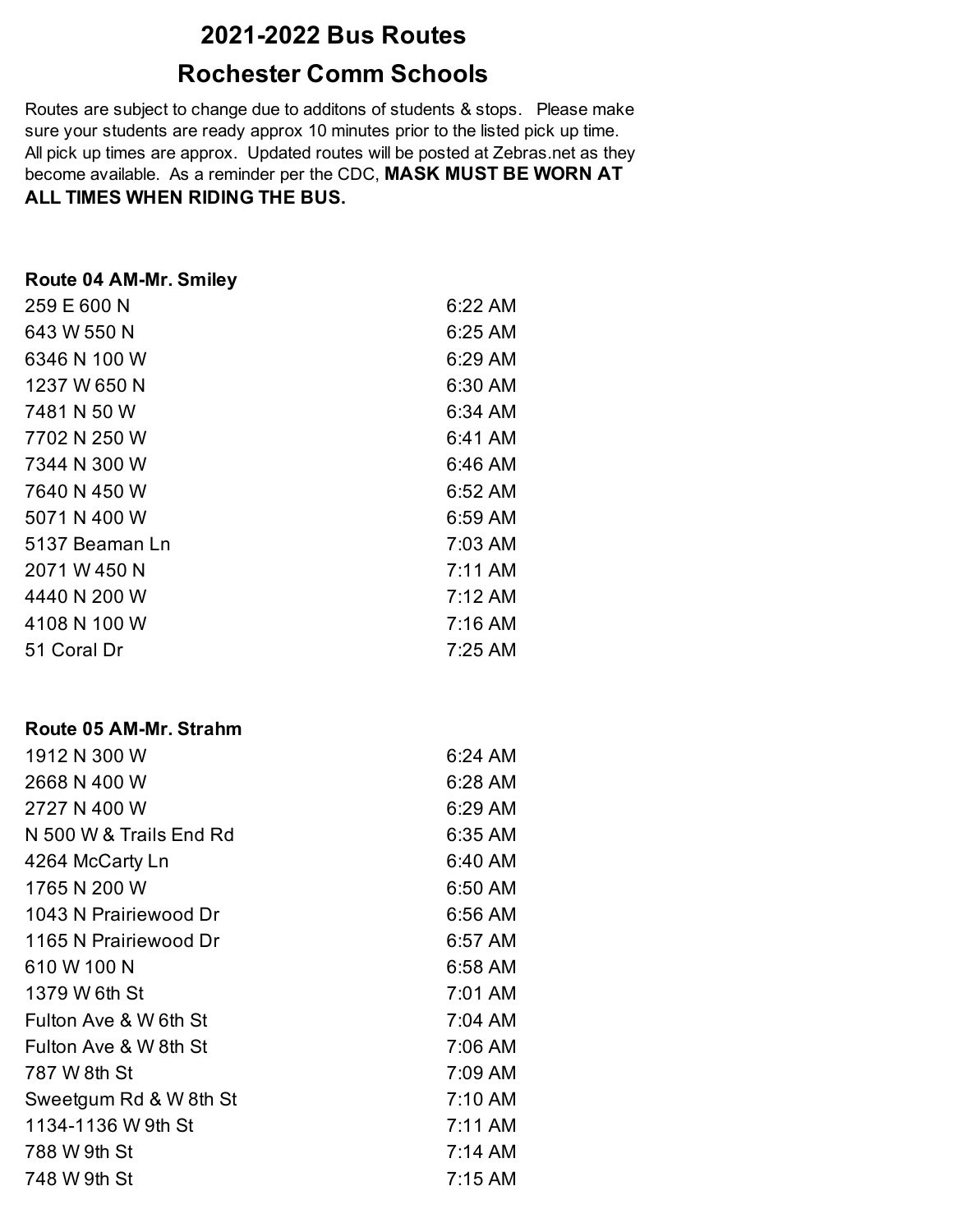| 1100 Park Rd                           | $7:16$ AM |
|----------------------------------------|-----------|
| 1210 Park Rd                           | $7:18$ AM |
| 1344 Lakeview Ben                      | $7:21$ AM |
| <b>Cardinal Cir &amp; Lakeview Bnd</b> | 7:22 AM   |
| 1650 Sweetgum Rd                       | $7:25$ AM |
| Fortna Dr & S Elizabeth Ave            | 7:29 AM   |

### **Route 06 AM-Mrs. Geier**

| 433 E 18th St                 | 7:03 AM   |
|-------------------------------|-----------|
| E 10th St & Park St           | 7:06 AM   |
| Clover St & Spear St          | 7:10 AM   |
| Clover St & Washington St     | $7:11$ AM |
| Brown St & Washington St      | 7:12 AM   |
| Hill St & Jackson Blyd        | 7:14 AM   |
| Jackson Blyd & Rochester Blyd | $7:16$ AM |
| 1241 Lakeshore Dr             | $7:18$ AM |
| Jackson Blvd & Lakeshore Dr   | 7:20 AM   |
| Rochester Blvd & Lincolnway   | 7:21 AM   |
| 1400 Mitchell Dr              | 7:23 AM   |
| 1102 Arthur St                | $7:24$ AM |
| 911 Arthur St                 | 7:26 AM   |

### **Route 08 AM-Mr. Reinhold**

| <b>INDIANA AVE</b>     | 6:38 AM             |
|------------------------|---------------------|
| 6772 Walnut St         | 6:56 AM             |
| 6699 N 250 E           | 6:59 AM             |
| 6173 N 250 E           | 7:01 AM             |
| 2797 E 500 N           | 7:05 AM             |
| 2918 E 550 N           | 7:10 AM             |
| 2418 E 550 N           | $7:12 \, \text{AM}$ |
| E 11th St & Madison St | 7:26 AM             |

### **Route 09 AM-Mr. Meyer**

| E 16th St & Wallace Ave     | 7:02 AM   |
|-----------------------------|-----------|
| Audubon Ave & E 16th St     | 7:04 AM   |
| College Ave & E 14th St     | 7:05 AM   |
| 723 Indiana Ave             | 7:08 AM   |
| E 6th St & Ohio St          | 7:09 AM   |
| 705 E 4th St                | 7:11 AM   |
| 1125 E 4th St               | $7:15$ AM |
| NorthGate Circle Apartments | $7:18$ AM |
| Clayton St & E 2nd St       | 7:21 AM   |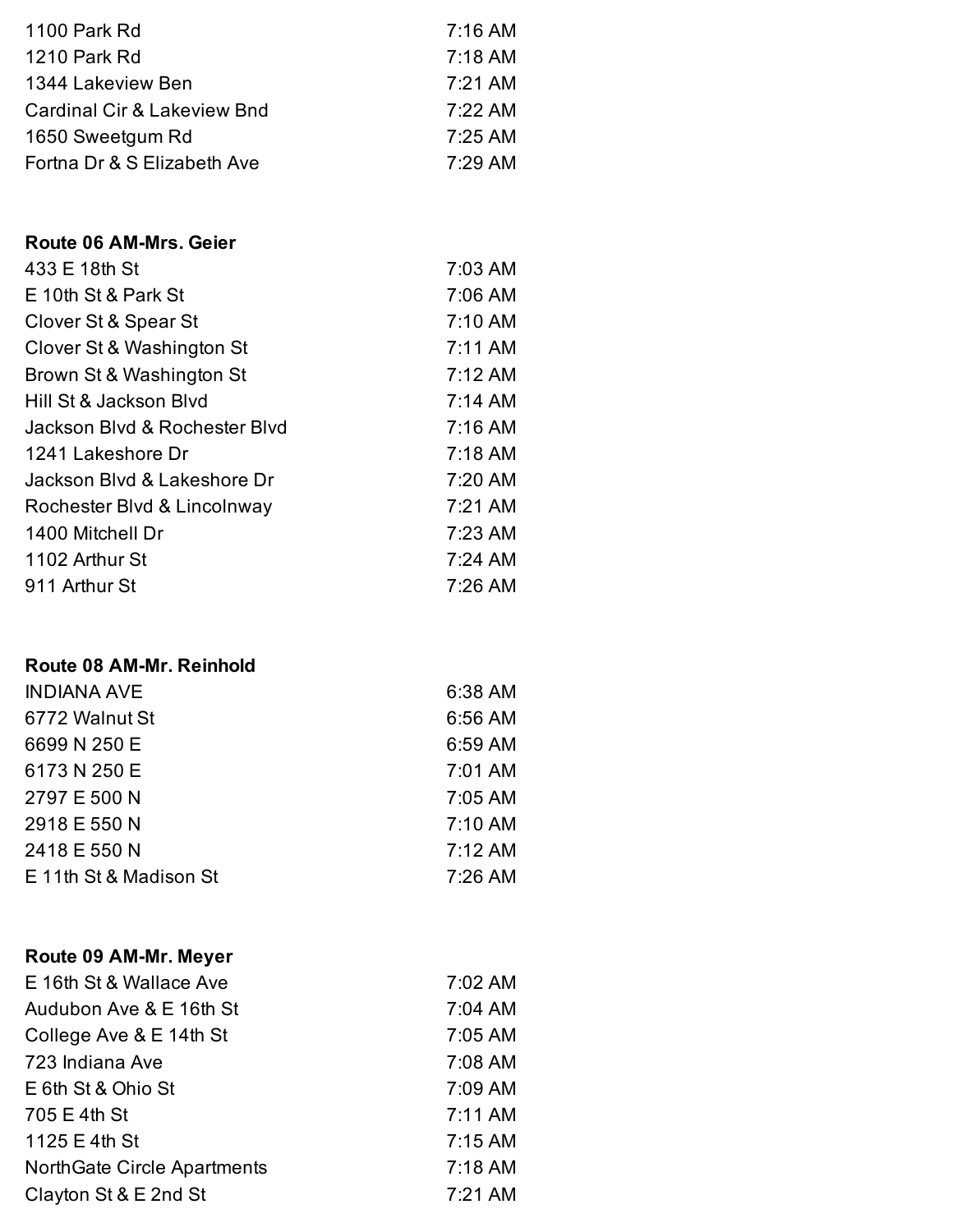| E 2nd St & Ohio St     | 7:22 AM |
|------------------------|---------|
| E 4th St & Indiana Ave | 7:24 AM |
| 300 E 4th St           | 7:25 AM |

### **Route 10 AM-Mrs. Crill**

| 3427 N 500 E           | 6:34 AM   |
|------------------------|-----------|
| 3127 E 300 N           | 6:41 AM   |
| 3887 Ft Wayne Rd       | 6:47 AM   |
| 4125 Ft Wayne Rd       | 6:48 AM   |
| 5956 Ft Wayne Rd       | 6:53 AM   |
| 5579 E 75 S            | 7:02 AM   |
| 2516 Deere Run Dr      | 7:06 AM   |
| 4436 Deere Trail Ct    | 7:07 AM   |
| 3958 Country Club Dr S | 7:11 AM   |
| 1267 S 400 E           | $7:13$ AM |
| 1211 Elizabeth St      | 7:20 AM   |
| $E$ 11th St & Elm St   | $7:24$ AM |
| $E$ 13th St & Elm St   | 7:26 AM   |

## **Route 11 AM-Mrs. Frank**

| Cherry Tree Ln & Sunset Ln   | 7:13 AM |
|------------------------------|---------|
| Monarch Ln & Sunset Ln       | 7:16 AM |
| Ravencrest Ln & Sunset Ln    | 7:17 AM |
| Maplewood Ln & Ravencrest Ln | 7:19 AM |
| Heritage Dr & Ravencrest Ln  | 7:21 AM |
| Heritage Dr & Maplewood Ln   | 7:24 AM |
| Cherry Tree Ln & Heritage Dr | 7:26 AM |
| Parkway Ln & Sunset Ln       | 7:29 AM |

# **Route 18 AM-Mr. Ulrey**

| 1711-1719 N Old US Hwy 31 | 6:50 AM             |
|---------------------------|---------------------|
| 1779 E 200 N              | 6:52 AM             |
| 2020 N State Rd 25        | 6:54 AM             |
| 2502 E 200 N              | 6:55 AM             |
| 2436 E 200 N              | 6:57 AM             |
| 2020 E 200 N              | 6:59 AM             |
| 2193 N Old US Hwy 31      | 7:01 AM             |
| 2032 E 300 N              | 7:05 AM             |
| 4403 N Old US Highway 31  | 7:10 AM             |
| 1082 E 375 N              | $7:12 \, \text{AM}$ |
| 2724 N Old US Hwy 31      | $7:15$ AM           |
| 1388 E Olson Rd           | 7:17 AM             |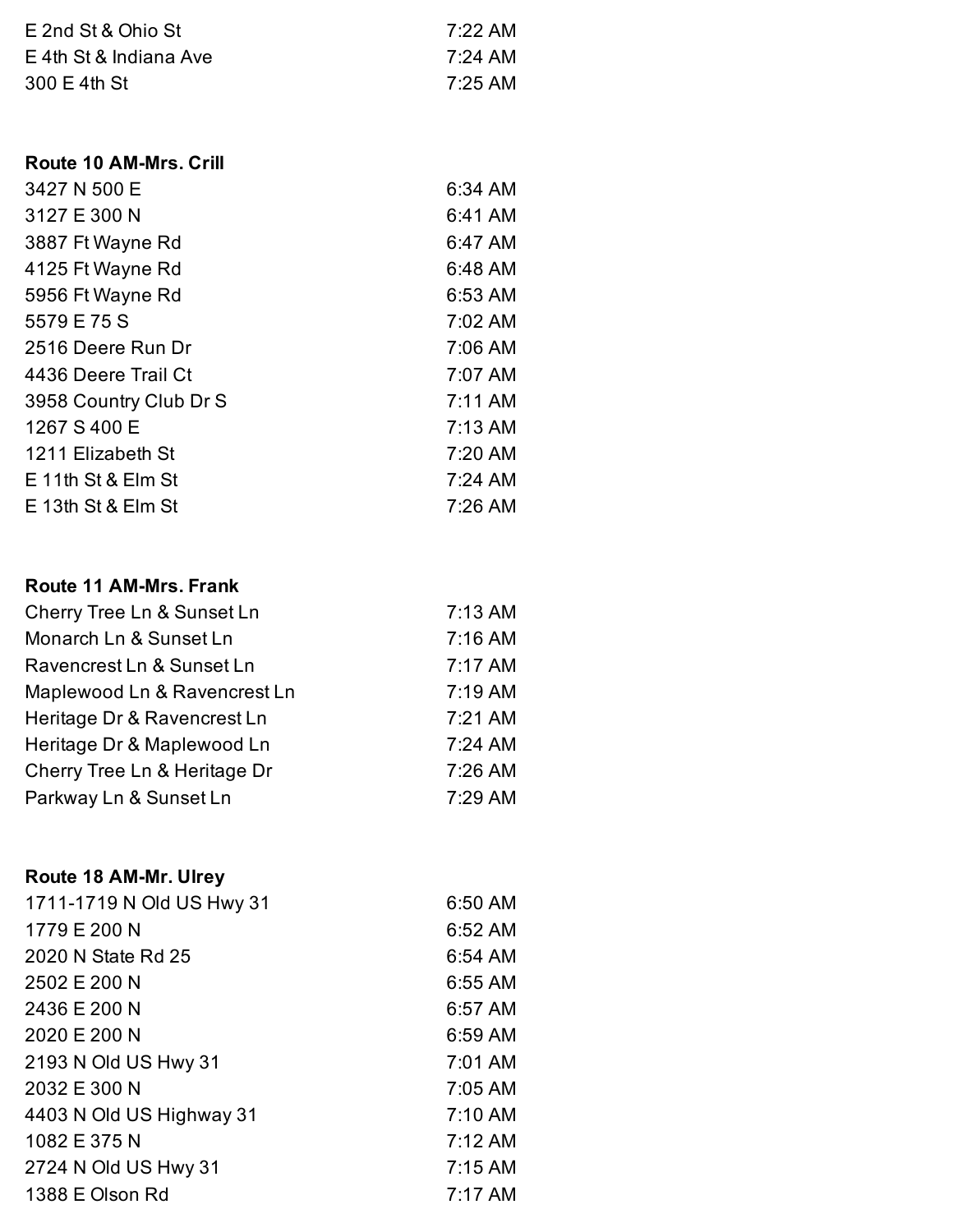| 1880 N Old US Hwy 31  | 7:20 AM |
|-----------------------|---------|
| E 6th St & Madison St | 7:23 AM |
| E 4th St & Madison St | 7:25 AM |

### **Route 19 AM-Mrs. Pitman**

| 3543 Wabash Ave        | $7:16$ AM |
|------------------------|-----------|
| 2798 Wabash Ave        | $7:18$ AM |
| 1803 Oakwood Dr        | 7:22 AM   |
| E 16th St & Madison St | 7:23 AM   |
| E 16th St & Monroe St  | 7:25 AM   |
| 1502 Elm St            | $7:26$ AM |
| E 14th St & Monroe St  | 7:27 AM   |

### **Route 21 AM-Mrs. Wallace**

| 6:19 AM   |
|-----------|
| 6:25 AM   |
| 6:34 AM   |
| 6:53 AM   |
| 7:09 AM   |
| 7:11 AM   |
| $7:17$ AM |
| 7:22 AM   |
| 7:26 AM   |
| 7:29 AM   |
|           |

# **Route 23 AM-Mr. Bradley**

| Clay St & W 5th St       | $7:15$ AM |
|--------------------------|-----------|
| Jefferson St & W 3rd St  | 7:17 AM   |
| Jefferson St & W 4th St  | $7:19$ AM |
| Jefferson St & W 6th St  | 7:21 AM   |
| Jefferson St & 8th       | 7:22 AM   |
| Jefferson St & W 10th St | 7:24 AM   |
| Fulton Ave & W 11th St   | 7:27 AM   |
| 618 W 12th St            | 7:28 AM   |
|                          |           |

## **Route 26 AM-Mrs. Rensberger**

| 935 S 650 W        | $6:09$ AM           |
|--------------------|---------------------|
| <b>Phillips St</b> | $6:15$ AM           |
| 9268 W 100 N       | $6:22 \, \text{AM}$ |
| 9211 W 100 N       | $6:23$ AM           |
| 8977 W 100 N       | $6:25 \, \text{AM}$ |